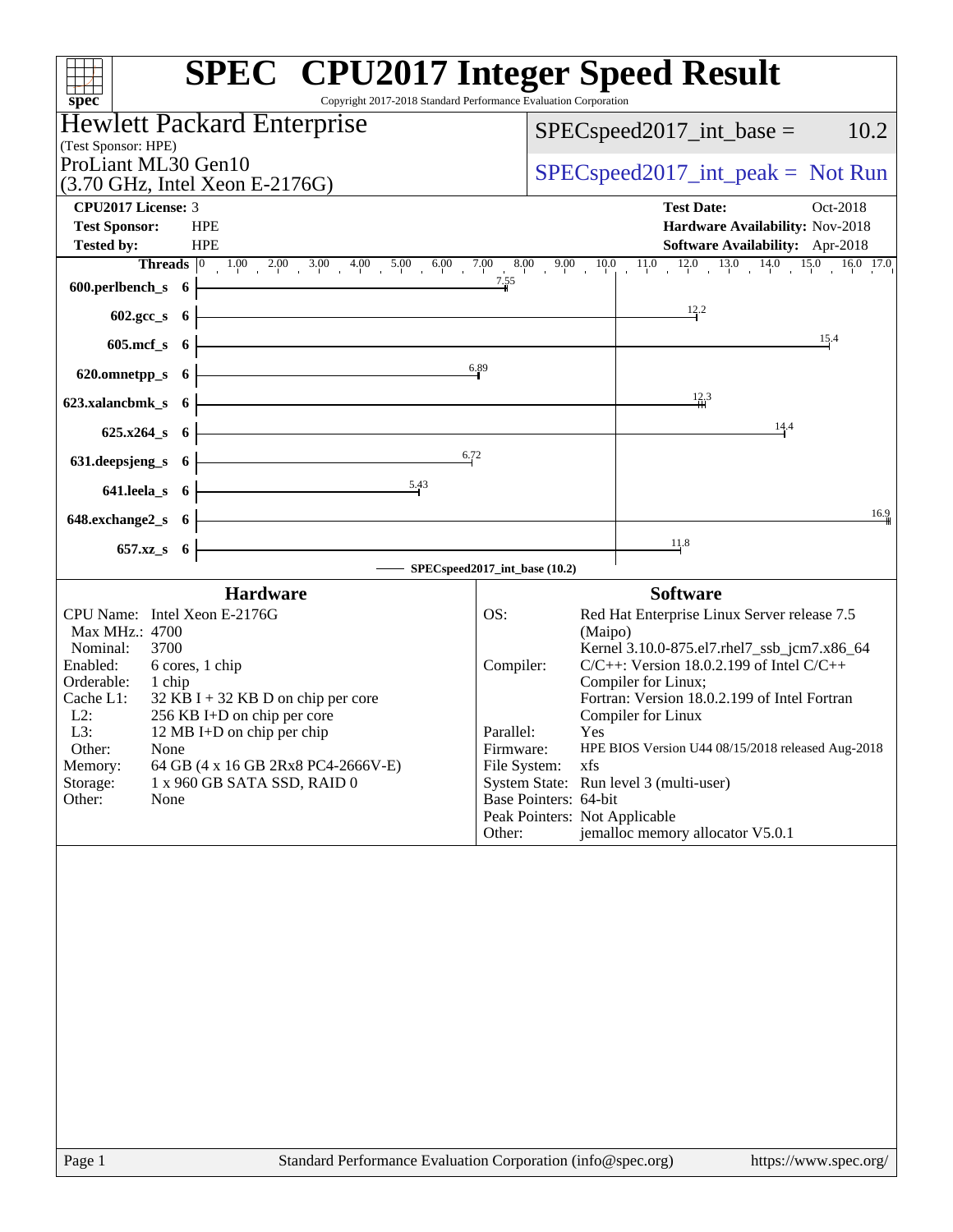

Copyright 2017-2018 Standard Performance Evaluation Corporation

## Hewlett Packard Enterprise

(Test Sponsor: HPE)

(3.70 GHz, Intel Xeon E-2176G)

 $SPEC speed2017\_int\_base = 10.2$ 

## ProLiant ML30 Gen10  $SPEC speed2017\_int\_peak = Not Run$

**[CPU2017 License:](http://www.spec.org/auto/cpu2017/Docs/result-fields.html#CPU2017License)** 3 **[Test Date:](http://www.spec.org/auto/cpu2017/Docs/result-fields.html#TestDate)** Oct-2018 **[Test Sponsor:](http://www.spec.org/auto/cpu2017/Docs/result-fields.html#TestSponsor)** HPE **[Hardware Availability:](http://www.spec.org/auto/cpu2017/Docs/result-fields.html#HardwareAvailability)** Nov-2018 **[Tested by:](http://www.spec.org/auto/cpu2017/Docs/result-fields.html#Testedby)** HPE **[Software Availability:](http://www.spec.org/auto/cpu2017/Docs/result-fields.html#SoftwareAvailability)** Apr-2018

#### **[Results Table](http://www.spec.org/auto/cpu2017/Docs/result-fields.html#ResultsTable)**

|                                    | <b>Base</b>    |                |              |                |              | <b>Peak</b>    |              |                |                |              |                |              |                |              |
|------------------------------------|----------------|----------------|--------------|----------------|--------------|----------------|--------------|----------------|----------------|--------------|----------------|--------------|----------------|--------------|
| <b>Benchmark</b>                   | <b>Threads</b> | <b>Seconds</b> | <b>Ratio</b> | <b>Seconds</b> | <b>Ratio</b> | <b>Seconds</b> | Ratio        | <b>Threads</b> | <b>Seconds</b> | <b>Ratio</b> | <b>Seconds</b> | <b>Ratio</b> | <b>Seconds</b> | <b>Ratio</b> |
| $600.$ perlbench $\mathsf{S}$      | 6              | 236            | 7.53         | 235            | 7.55         | 234            | 7.58         |                |                |              |                |              |                |              |
| $602.\text{gcc}\_\text{s}$         | 6              | 326            | 12.2         | 326            | 12.2         | 326            | 12.2         |                |                |              |                |              |                |              |
| $605$ .mcf s                       | 6              | 306            | 15.5         | 306            | 15.4         | 306            | 15.4         |                |                |              |                |              |                |              |
| 620.omnetpp_s                      | 6              | 238            | 6.86         | 236            | 6.90         | 237            | 6.89         |                |                |              |                |              |                |              |
| 623.xalancbmk s                    | 6              | 114            | 12.4         | 115            | 12.3         | 116            | 12.3         |                |                |              |                |              |                |              |
| 625.x264 s                         | 6              | 123            | 14.4         | 123            | 14.3         | 123            | 14.4         |                |                |              |                |              |                |              |
| 631.deepsjeng_s                    | 6              | 213            | 6.72         | 213            | 6.73         | 213            | 6.72         |                |                |              |                |              |                |              |
| 641.leela s                        | 6              | 314            | 5.43         | 314            | 5.43         | 314            | 5.43         |                |                |              |                |              |                |              |
| 648.exchange2_s                    | 6              | 174            | 16.9         | 174            | 16.9         | 174            | 16.9         |                |                |              |                |              |                |              |
| 657.xz s                           | 6              | 523            | 11.8         | 523            | 11.8         | 523            | $\vert$ 11.8 |                |                |              |                |              |                |              |
| $SPECspeed2017$ int base =<br>10.2 |                |                |              |                |              |                |              |                |                |              |                |              |                |              |

**[SPECspeed2017\\_int\\_peak =](http://www.spec.org/auto/cpu2017/Docs/result-fields.html#SPECspeed2017intpeak) Not Run**

Results appear in the [order in which they were run.](http://www.spec.org/auto/cpu2017/Docs/result-fields.html#RunOrder) Bold underlined text [indicates a median measurement.](http://www.spec.org/auto/cpu2017/Docs/result-fields.html#Median)

#### **[Operating System Notes](http://www.spec.org/auto/cpu2017/Docs/result-fields.html#OperatingSystemNotes)**

 Stack size set to unlimited using "ulimit -s unlimited" Transparent Huge Pages enabled by default Prior to runcpu invocation Filesystem page cache synced and cleared with: sync; echo 3 > /proc/sys/vm/drop\_caches IRQ balance service was stopped using "systemctl stop irqbalance.service" Tuned-adm profile was set to Throughput-Performance using "tuned-adm profile throughput-performance"

### **[General Notes](http://www.spec.org/auto/cpu2017/Docs/result-fields.html#GeneralNotes)**

Environment variables set by runcpu before the start of the run: KMP\_AFFINITY = "granularity=fine,compact" LD\_LIBRARY\_PATH = "/home/cpu2017/lib/ia32:/home/cpu2017/lib/intel64:/home/cpu2017/je5.0.1-32:/home/cpu2017/je5.0.1-64" OMP\_STACKSIZE = "192M"

 Binaries compiled on a system with 1x Intel Core i7-6700K CPU + 32GB RAM memory using Redhat Enterprise Linux 7.5

Yes: The test sponsor attests, as of date of publication, that CVE-2017-5754 (Meltdown) is mitigated in the system as tested and documented. Yes: The test sponsor attests, as of date of publication, that CVE-2017-5753 (Spectre variant 1) is mitigated in the system as tested and documented. Yes: The test sponsor attests, as of date of publication, that CVE-2017-5715 (Spectre variant 2) is mitigated in the system as tested and documented. jemalloc, a general purpose malloc implementation built with the RedHat Enterprise 7.5, and the system compiler gcc 4.8.5

sources available from jemalloc.net or <https://github.com/jemalloc/jemalloc/releases>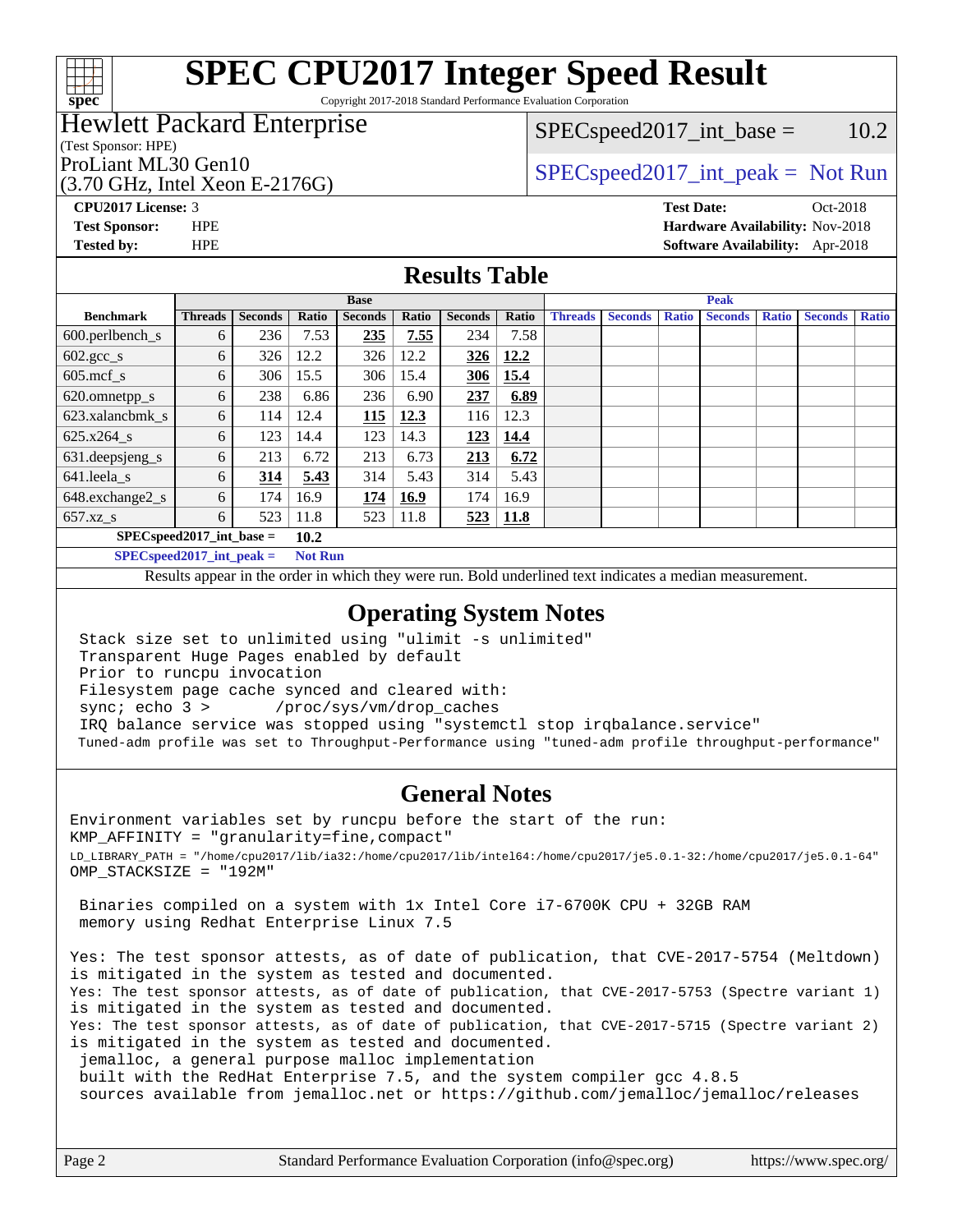Copyright 2017-2018 Standard Performance Evaluation Corporation

## Hewlett Packard Enterprise

 $SPEC speed2017\_int\_base = 10.2$ 

## (Test Sponsor: HPE)

(3.70 GHz, Intel Xeon E-2176G)

ProLiant ML30 Gen10  $SPECspeed2017\_int\_peak = Not Run$ 

**[spec](http://www.spec.org/)**

 $+\ +$ 

**[CPU2017 License:](http://www.spec.org/auto/cpu2017/Docs/result-fields.html#CPU2017License)** 3 **[Test Date:](http://www.spec.org/auto/cpu2017/Docs/result-fields.html#TestDate)** Oct-2018 **[Test Sponsor:](http://www.spec.org/auto/cpu2017/Docs/result-fields.html#TestSponsor)** HPE **[Hardware Availability:](http://www.spec.org/auto/cpu2017/Docs/result-fields.html#HardwareAvailability)** Nov-2018 **[Tested by:](http://www.spec.org/auto/cpu2017/Docs/result-fields.html#Testedby)** HPE **[Software Availability:](http://www.spec.org/auto/cpu2017/Docs/result-fields.html#SoftwareAvailability)** Apr-2018

#### **[Platform Notes](http://www.spec.org/auto/cpu2017/Docs/result-fields.html#PlatformNotes)**

Page 3 Standard Performance Evaluation Corporation [\(info@spec.org\)](mailto:info@spec.org) <https://www.spec.org/> BIOS Configuration: Hyper Threading set to Disabled Thermal Configuration set to Maximum Cooling LLC Prefetch set to Enabled LLC Dead Line Allocation set to Disabled Workload Profile set to General Peak Frequency Compute Workload Profile set to Custom Sysinfo program /home/cpu2017/bin/sysinfo Rev: r5974 of 2018-05-19 9bcde8f2999c33d61f64985e45859ea9 running on ml30-rhel7.5-mk Wed Oct 3 05:37:42 2018 SUT (System Under Test) info as seen by some common utilities. For more information on this section, see <https://www.spec.org/cpu2017/Docs/config.html#sysinfo> From /proc/cpuinfo model name : Intel(R) Xeon(R) E-2176G CPU @ 3.70GHz 1 "physical id"s (chips) 6 "processors" cores, siblings (Caution: counting these is hw and system dependent. The following excerpts from /proc/cpuinfo might not be reliable. Use with caution.) cpu cores : 6 siblings : 6 physical 0: cores 0 1 2 3 4 5 From lscpu: Architecture: x86\_64 CPU op-mode(s): 32-bit, 64-bit Byte Order: Little Endian  $CPU(s):$ <br>On-line CPU(s) list: 0-5 On-line  $CPU(s)$  list: Thread(s) per core: 1 Core(s) per socket: 6 Socket(s): 1 NUMA node(s): 1 Vendor ID: GenuineIntel CPU family: 6 Model: 158 Model name: Intel(R) Xeon(R) E-2176G CPU @ 3.70GHz Stepping: 10 CPU MHz: 3700.000 BogoMIPS: 7392.00 Virtualization: VT-x L1d cache: 32K<br>
L1i cache: 32K  $L1i$  cache: L2 cache: 256K L3 cache: 12288K **(Continued on next page)**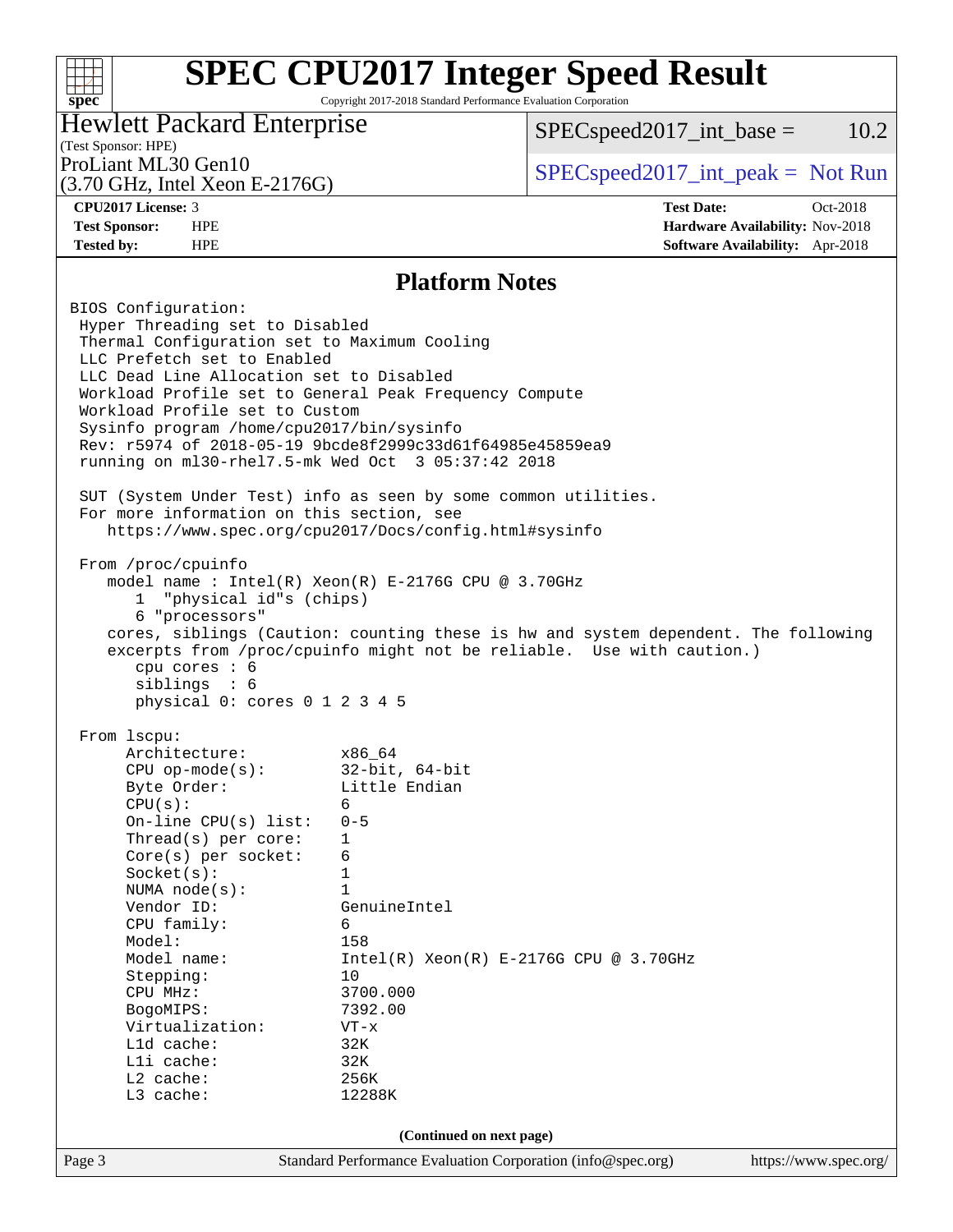Copyright 2017-2018 Standard Performance Evaluation Corporation

Hewlett Packard Enterprise

 $SPEC speed2017\_int\_base = 10.2$ 

(Test Sponsor: HPE) (3.70 GHz, Intel Xeon E-2176G)

ProLiant ML30 Gen10  $SPECspeed2017\_int\_peak = Not Run$ 

#### **[CPU2017 License:](http://www.spec.org/auto/cpu2017/Docs/result-fields.html#CPU2017License)** 3 **[Test Date:](http://www.spec.org/auto/cpu2017/Docs/result-fields.html#TestDate)** Oct-2018

**[spec](http://www.spec.org/)**

 $+\!\!+\!\!$ 

**[Test Sponsor:](http://www.spec.org/auto/cpu2017/Docs/result-fields.html#TestSponsor)** HPE **[Hardware Availability:](http://www.spec.org/auto/cpu2017/Docs/result-fields.html#HardwareAvailability)** Nov-2018 **[Tested by:](http://www.spec.org/auto/cpu2017/Docs/result-fields.html#Testedby)** HPE **[Software Availability:](http://www.spec.org/auto/cpu2017/Docs/result-fields.html#SoftwareAvailability)** Apr-2018

#### **[Platform Notes \(Continued\)](http://www.spec.org/auto/cpu2017/Docs/result-fields.html#PlatformNotes)**

 NUMA node0 CPU(s): 0-5 Flags: fpu vme de pse tsc msr pae mce cx8 apic sep mtrr pge mca cmov pat pse36 clflush dts acpi mmx fxsr sse sse2 ss ht tm pbe syscall nx pdpe1gb rdtscp lm constant\_tsc art arch\_perfmon pebs bts rep\_good nopl xtopology nonstop\_tsc aperfmperf eagerfpu pni pclmulqdq dtes64 monitor ds\_cpl vmx smx est tm2 ssse3 sdbg fma cx16 xtpr pdcm pcid sse4\_1 sse4\_2 x2apic movbe popcnt tsc\_deadline\_timer aes xsave avx f16c rdrand lahf\_lm abm 3dnowprefetch epb intel\_pt tpr\_shadow vnmi flexpriority ept vpid fsgsbase tsc\_adjust bmi1 hle avx2 smep bmi2 erms invpcid rtm mpx rdseed adx smap clflushopt xsaveopt xsavec xgetbv1 ibpb ibrs stibp dtherm ida arat pln pts spec\_ctrl intel\_stibp rds /proc/cpuinfo cache data cache size : 12288 KB From numactl --hardware WARNING: a numactl 'node' might or might not correspond to a physical chip. From /proc/meminfo MemTotal: 65822752 kB HugePages\_Total: 0 Hugepagesize: 2048 kB From /etc/\*release\* /etc/\*version\* os-release: NAME="Red Hat Enterprise Linux Server" VERSION="7.5 (Maipo)" ID="rhel" ID\_LIKE="fedora" VARIANT="Server" VARIANT\_ID="server" VERSION\_ID="7.5" PRETTY\_NAME="Red Hat Enterprise Linux Server 7.5 (Maipo)" redhat-release: Red Hat Enterprise Linux Server release 7.5 (Maipo) system-release: Red Hat Enterprise Linux Server release 7.5 (Maipo) system-release-cpe: cpe:/o:redhat:enterprise\_linux:7.5:ga:server uname -a: Linux ml30-rhel7.5-mk 3.10.0-875.el7.rhel7\_ssb\_jcm7.x86\_64 #1 SMP Mon May 7 08:58:00 EDT 2018 x86\_64 x86\_64 x86\_64 GNU/Linux Kernel self-reported vulnerability status: CVE-2017-5754 (Meltdown): Mitigation: PTI CVE-2017-5753 (Spectre variant 1): Mitigation: Load fences CVE-2017-5715 (Spectre variant 2): Mitigation: IBRS (kernel) run-level 3 Oct 3 05:17 **(Continued on next page)**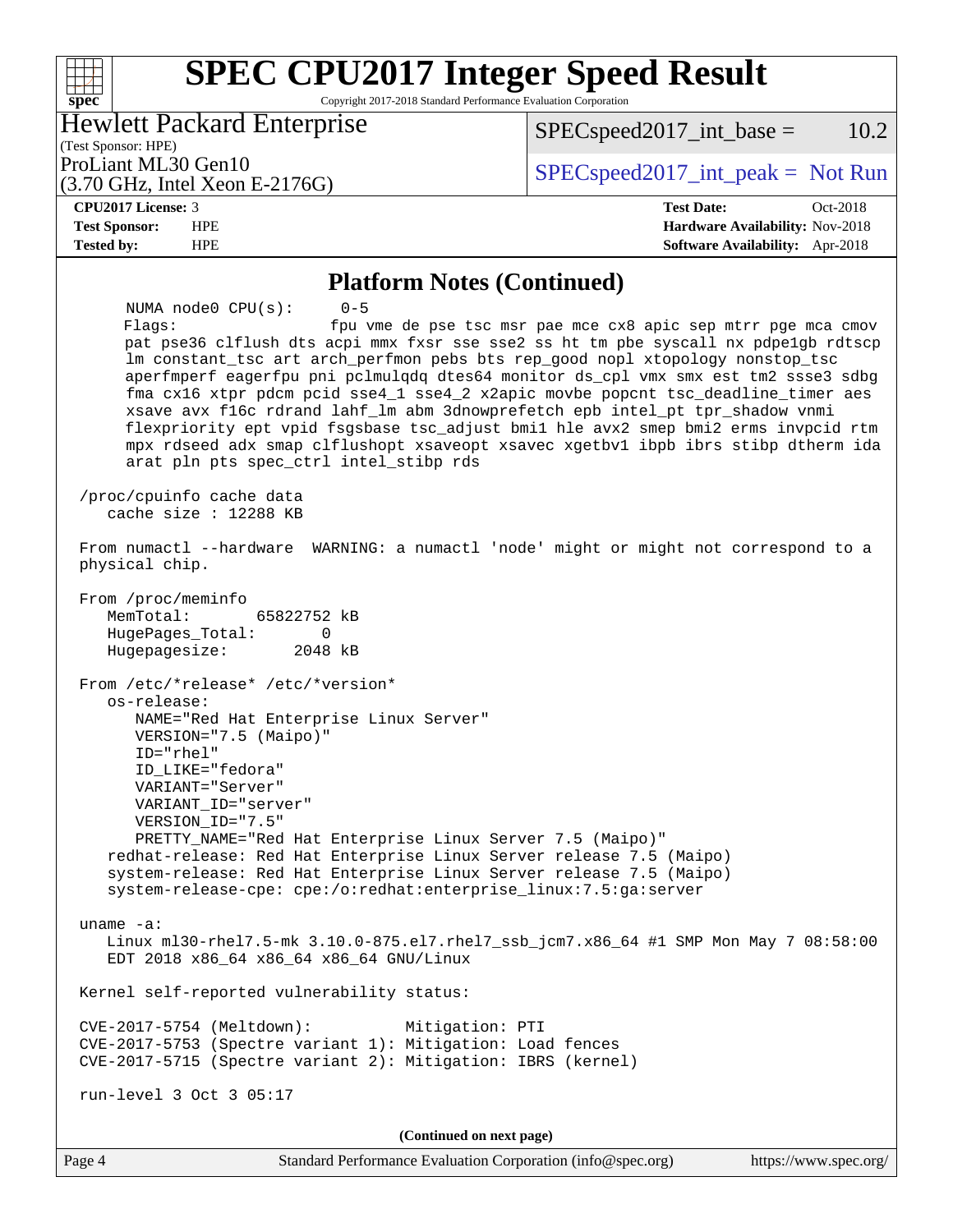Copyright 2017-2018 Standard Performance Evaluation Corporation

Hewlett Packard Enterprise

(3.70 GHz, Intel Xeon E-2176G)

 $SPEC speed2017\_int\_base = 10.2$ 

(Test Sponsor: HPE)

ProLiant ML30 Gen10  $SPECspeed2017\_int\_peak = Not Run$ 

**[spec](http://www.spec.org/)**

 $+\ +$ 

**[Tested by:](http://www.spec.org/auto/cpu2017/Docs/result-fields.html#Testedby)** HPE **[Software Availability:](http://www.spec.org/auto/cpu2017/Docs/result-fields.html#SoftwareAvailability)** Apr-2018

**[CPU2017 License:](http://www.spec.org/auto/cpu2017/Docs/result-fields.html#CPU2017License)** 3 **[Test Date:](http://www.spec.org/auto/cpu2017/Docs/result-fields.html#TestDate)** Oct-2018 **[Test Sponsor:](http://www.spec.org/auto/cpu2017/Docs/result-fields.html#TestSponsor)** HPE **[Hardware Availability:](http://www.spec.org/auto/cpu2017/Docs/result-fields.html#HardwareAvailability)** Nov-2018

#### **[Platform Notes \(Continued\)](http://www.spec.org/auto/cpu2017/Docs/result-fields.html#PlatformNotes)**

 SPEC is set to: /home/cpu2017 Filesystem Type Size Used Avail Use% Mounted on /dev/mapper/rhel\_ml30--2176--mk-home xfs 812G 6.0G 806G 1% /home

 Additional information from dmidecode follows. WARNING: Use caution when you interpret this section. The 'dmidecode' program reads system data which is "intended to allow hardware to be accurately determined", but the intent may not be met, as there are frequent changes to hardware, firmware, and the "DMTF SMBIOS" standard. BIOS HPE U44 08/15/2018 Memory: 4x UNKNOWN NOT AVAILABLE 16 GB 2 rank 2666, configured at 2667

(End of data from sysinfo program)

### **[Compiler Version Notes](http://www.spec.org/auto/cpu2017/Docs/result-fields.html#CompilerVersionNotes)**

============================================================================== CC 600.perlbench\_s(base) 602.gcc\_s(base) 605.mcf\_s(base) 625.x264\_s(base) 657.xz\_s(base) ----------------------------------------------------------------------------- icc (ICC) 18.0.2 20180210 Copyright (C) 1985-2018 Intel Corporation. All rights reserved. ------------------------------------------------------------------------------ ============================================================================== CXXC 620.omnetpp s(base) 623.xalancbmk s(base) 631.deepsjeng s(base) 641.leela\_s(base) ----------------------------------------------------------------------------- icpc (ICC) 18.0.2 20180210

Copyright (C) 1985-2018 Intel Corporation. All rights reserved.

------------------------------------------------------------------------------ ==============================================================================

------------------------------------------------------------------------------

 FC 648.exchange2\_s(base) ------------------------------------------------------------------------------

ifort (IFORT) 18.0.2 20180210

Copyright (C) 1985-2018 Intel Corporation. All rights reserved.

# **[Base Compiler Invocation](http://www.spec.org/auto/cpu2017/Docs/result-fields.html#BaseCompilerInvocation)**

[C benchmarks](http://www.spec.org/auto/cpu2017/Docs/result-fields.html#Cbenchmarks): [icc -m64 -std=c11](http://www.spec.org/cpu2017/results/res2018q4/cpu2017-20181015-09169.flags.html#user_CCbase_intel_icc_64bit_c11_33ee0cdaae7deeeab2a9725423ba97205ce30f63b9926c2519791662299b76a0318f32ddfffdc46587804de3178b4f9328c46fa7c2b0cd779d7a61945c91cd35)

**(Continued on next page)**

Page 5 Standard Performance Evaluation Corporation [\(info@spec.org\)](mailto:info@spec.org) <https://www.spec.org/>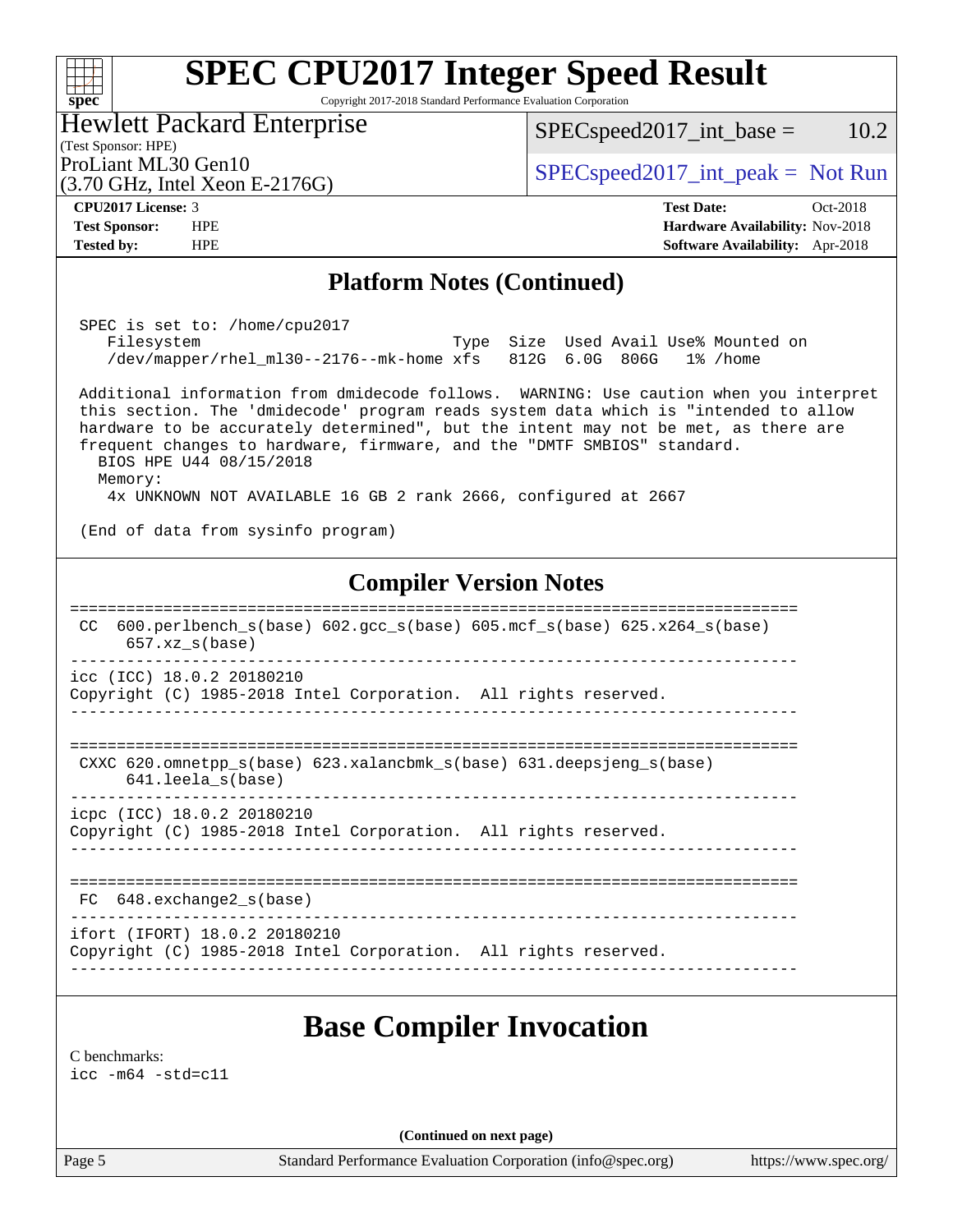

Copyright 2017-2018 Standard Performance Evaluation Corporation

## Hewlett Packard Enterprise

(Test Sponsor: HPE)

 $SPEC speed2017\_int\_base = 10.2$ 

ProLiant ML30 Gen10  $SPEC speed2017\_int\_peak = Not Run$ 

(3.70 GHz, Intel Xeon E-2176G)

**[CPU2017 License:](http://www.spec.org/auto/cpu2017/Docs/result-fields.html#CPU2017License)** 3 **[Test Date:](http://www.spec.org/auto/cpu2017/Docs/result-fields.html#TestDate)** Oct-2018 **[Test Sponsor:](http://www.spec.org/auto/cpu2017/Docs/result-fields.html#TestSponsor)** HPE **[Hardware Availability:](http://www.spec.org/auto/cpu2017/Docs/result-fields.html#HardwareAvailability)** Nov-2018 **[Tested by:](http://www.spec.org/auto/cpu2017/Docs/result-fields.html#Testedby)** HPE **[Software Availability:](http://www.spec.org/auto/cpu2017/Docs/result-fields.html#SoftwareAvailability)** Apr-2018

# **[Base Compiler Invocation \(Continued\)](http://www.spec.org/auto/cpu2017/Docs/result-fields.html#BaseCompilerInvocation)**

[C++ benchmarks:](http://www.spec.org/auto/cpu2017/Docs/result-fields.html#CXXbenchmarks) [icpc -m64](http://www.spec.org/cpu2017/results/res2018q4/cpu2017-20181015-09169.flags.html#user_CXXbase_intel_icpc_64bit_4ecb2543ae3f1412ef961e0650ca070fec7b7afdcd6ed48761b84423119d1bf6bdf5cad15b44d48e7256388bc77273b966e5eb805aefd121eb22e9299b2ec9d9)

[Fortran benchmarks](http://www.spec.org/auto/cpu2017/Docs/result-fields.html#Fortranbenchmarks): [ifort -m64](http://www.spec.org/cpu2017/results/res2018q4/cpu2017-20181015-09169.flags.html#user_FCbase_intel_ifort_64bit_24f2bb282fbaeffd6157abe4f878425411749daecae9a33200eee2bee2fe76f3b89351d69a8130dd5949958ce389cf37ff59a95e7a40d588e8d3a57e0c3fd751)

## **[Base Portability Flags](http://www.spec.org/auto/cpu2017/Docs/result-fields.html#BasePortabilityFlags)**

 600.perlbench\_s: [-DSPEC\\_LP64](http://www.spec.org/cpu2017/results/res2018q4/cpu2017-20181015-09169.flags.html#b600.perlbench_s_basePORTABILITY_DSPEC_LP64) [-DSPEC\\_LINUX\\_X64](http://www.spec.org/cpu2017/results/res2018q4/cpu2017-20181015-09169.flags.html#b600.perlbench_s_baseCPORTABILITY_DSPEC_LINUX_X64) 602.gcc\_s: [-DSPEC\\_LP64](http://www.spec.org/cpu2017/results/res2018q4/cpu2017-20181015-09169.flags.html#suite_basePORTABILITY602_gcc_s_DSPEC_LP64) 605.mcf\_s: [-DSPEC\\_LP64](http://www.spec.org/cpu2017/results/res2018q4/cpu2017-20181015-09169.flags.html#suite_basePORTABILITY605_mcf_s_DSPEC_LP64) 620.omnetpp\_s: [-DSPEC\\_LP64](http://www.spec.org/cpu2017/results/res2018q4/cpu2017-20181015-09169.flags.html#suite_basePORTABILITY620_omnetpp_s_DSPEC_LP64) 623.xalancbmk\_s: [-DSPEC\\_LP64](http://www.spec.org/cpu2017/results/res2018q4/cpu2017-20181015-09169.flags.html#suite_basePORTABILITY623_xalancbmk_s_DSPEC_LP64) [-DSPEC\\_LINUX](http://www.spec.org/cpu2017/results/res2018q4/cpu2017-20181015-09169.flags.html#b623.xalancbmk_s_baseCXXPORTABILITY_DSPEC_LINUX) 625.x264\_s: [-DSPEC\\_LP64](http://www.spec.org/cpu2017/results/res2018q4/cpu2017-20181015-09169.flags.html#suite_basePORTABILITY625_x264_s_DSPEC_LP64) 631.deepsjeng\_s: [-DSPEC\\_LP64](http://www.spec.org/cpu2017/results/res2018q4/cpu2017-20181015-09169.flags.html#suite_basePORTABILITY631_deepsjeng_s_DSPEC_LP64) 641.leela\_s: [-DSPEC\\_LP64](http://www.spec.org/cpu2017/results/res2018q4/cpu2017-20181015-09169.flags.html#suite_basePORTABILITY641_leela_s_DSPEC_LP64) 648.exchange2\_s: [-DSPEC\\_LP64](http://www.spec.org/cpu2017/results/res2018q4/cpu2017-20181015-09169.flags.html#suite_basePORTABILITY648_exchange2_s_DSPEC_LP64) 657.xz\_s: [-DSPEC\\_LP64](http://www.spec.org/cpu2017/results/res2018q4/cpu2017-20181015-09169.flags.html#suite_basePORTABILITY657_xz_s_DSPEC_LP64)

# **[Base Optimization Flags](http://www.spec.org/auto/cpu2017/Docs/result-fields.html#BaseOptimizationFlags)**

#### [C benchmarks](http://www.spec.org/auto/cpu2017/Docs/result-fields.html#Cbenchmarks):

[-Wl,-z,muldefs](http://www.spec.org/cpu2017/results/res2018q4/cpu2017-20181015-09169.flags.html#user_CCbase_link_force_multiple1_b4cbdb97b34bdee9ceefcfe54f4c8ea74255f0b02a4b23e853cdb0e18eb4525ac79b5a88067c842dd0ee6996c24547a27a4b99331201badda8798ef8a743f577) [-xCORE-AVX2](http://www.spec.org/cpu2017/results/res2018q4/cpu2017-20181015-09169.flags.html#user_CCbase_f-xCORE-AVX2) [-ipo](http://www.spec.org/cpu2017/results/res2018q4/cpu2017-20181015-09169.flags.html#user_CCbase_f-ipo) [-O3](http://www.spec.org/cpu2017/results/res2018q4/cpu2017-20181015-09169.flags.html#user_CCbase_f-O3) [-no-prec-div](http://www.spec.org/cpu2017/results/res2018q4/cpu2017-20181015-09169.flags.html#user_CCbase_f-no-prec-div) [-qopt-mem-layout-trans=3](http://www.spec.org/cpu2017/results/res2018q4/cpu2017-20181015-09169.flags.html#user_CCbase_f-qopt-mem-layout-trans_de80db37974c74b1f0e20d883f0b675c88c3b01e9d123adea9b28688d64333345fb62bc4a798493513fdb68f60282f9a726aa07f478b2f7113531aecce732043) [-qopenmp](http://www.spec.org/cpu2017/results/res2018q4/cpu2017-20181015-09169.flags.html#user_CCbase_qopenmp_16be0c44f24f464004c6784a7acb94aca937f053568ce72f94b139a11c7c168634a55f6653758ddd83bcf7b8463e8028bb0b48b77bcddc6b78d5d95bb1df2967) [-DSPEC\\_OPENMP](http://www.spec.org/cpu2017/results/res2018q4/cpu2017-20181015-09169.flags.html#suite_CCbase_DSPEC_OPENMP) [-L/usr/local/je5.0.1-64/lib](http://www.spec.org/cpu2017/results/res2018q4/cpu2017-20181015-09169.flags.html#user_CCbase_jemalloc_link_path64_4b10a636b7bce113509b17f3bd0d6226c5fb2346b9178c2d0232c14f04ab830f976640479e5c33dc2bcbbdad86ecfb6634cbbd4418746f06f368b512fced5394) [-ljemalloc](http://www.spec.org/cpu2017/results/res2018q4/cpu2017-20181015-09169.flags.html#user_CCbase_jemalloc_link_lib_d1249b907c500fa1c0672f44f562e3d0f79738ae9e3c4a9c376d49f265a04b9c99b167ecedbf6711b3085be911c67ff61f150a17b3472be731631ba4d0471706)

#### [C++ benchmarks:](http://www.spec.org/auto/cpu2017/Docs/result-fields.html#CXXbenchmarks)

[-Wl,-z,muldefs](http://www.spec.org/cpu2017/results/res2018q4/cpu2017-20181015-09169.flags.html#user_CXXbase_link_force_multiple1_b4cbdb97b34bdee9ceefcfe54f4c8ea74255f0b02a4b23e853cdb0e18eb4525ac79b5a88067c842dd0ee6996c24547a27a4b99331201badda8798ef8a743f577) [-xCORE-AVX2](http://www.spec.org/cpu2017/results/res2018q4/cpu2017-20181015-09169.flags.html#user_CXXbase_f-xCORE-AVX2) [-ipo](http://www.spec.org/cpu2017/results/res2018q4/cpu2017-20181015-09169.flags.html#user_CXXbase_f-ipo) [-O3](http://www.spec.org/cpu2017/results/res2018q4/cpu2017-20181015-09169.flags.html#user_CXXbase_f-O3) [-no-prec-div](http://www.spec.org/cpu2017/results/res2018q4/cpu2017-20181015-09169.flags.html#user_CXXbase_f-no-prec-div) [-qopt-mem-layout-trans=3](http://www.spec.org/cpu2017/results/res2018q4/cpu2017-20181015-09169.flags.html#user_CXXbase_f-qopt-mem-layout-trans_de80db37974c74b1f0e20d883f0b675c88c3b01e9d123adea9b28688d64333345fb62bc4a798493513fdb68f60282f9a726aa07f478b2f7113531aecce732043) [-L/usr/local/je5.0.1-64/lib](http://www.spec.org/cpu2017/results/res2018q4/cpu2017-20181015-09169.flags.html#user_CXXbase_jemalloc_link_path64_4b10a636b7bce113509b17f3bd0d6226c5fb2346b9178c2d0232c14f04ab830f976640479e5c33dc2bcbbdad86ecfb6634cbbd4418746f06f368b512fced5394) [-ljemalloc](http://www.spec.org/cpu2017/results/res2018q4/cpu2017-20181015-09169.flags.html#user_CXXbase_jemalloc_link_lib_d1249b907c500fa1c0672f44f562e3d0f79738ae9e3c4a9c376d49f265a04b9c99b167ecedbf6711b3085be911c67ff61f150a17b3472be731631ba4d0471706)

#### [Fortran benchmarks](http://www.spec.org/auto/cpu2017/Docs/result-fields.html#Fortranbenchmarks):

[-Wl,-z,muldefs](http://www.spec.org/cpu2017/results/res2018q4/cpu2017-20181015-09169.flags.html#user_FCbase_link_force_multiple1_b4cbdb97b34bdee9ceefcfe54f4c8ea74255f0b02a4b23e853cdb0e18eb4525ac79b5a88067c842dd0ee6996c24547a27a4b99331201badda8798ef8a743f577) [-xCORE-AVX2](http://www.spec.org/cpu2017/results/res2018q4/cpu2017-20181015-09169.flags.html#user_FCbase_f-xCORE-AVX2) [-ipo](http://www.spec.org/cpu2017/results/res2018q4/cpu2017-20181015-09169.flags.html#user_FCbase_f-ipo) [-O3](http://www.spec.org/cpu2017/results/res2018q4/cpu2017-20181015-09169.flags.html#user_FCbase_f-O3) [-no-prec-div](http://www.spec.org/cpu2017/results/res2018q4/cpu2017-20181015-09169.flags.html#user_FCbase_f-no-prec-div) [-qopt-mem-layout-trans=3](http://www.spec.org/cpu2017/results/res2018q4/cpu2017-20181015-09169.flags.html#user_FCbase_f-qopt-mem-layout-trans_de80db37974c74b1f0e20d883f0b675c88c3b01e9d123adea9b28688d64333345fb62bc4a798493513fdb68f60282f9a726aa07f478b2f7113531aecce732043) [-nostandard-realloc-lhs](http://www.spec.org/cpu2017/results/res2018q4/cpu2017-20181015-09169.flags.html#user_FCbase_f_2003_std_realloc_82b4557e90729c0f113870c07e44d33d6f5a304b4f63d4c15d2d0f1fab99f5daaed73bdb9275d9ae411527f28b936061aa8b9c8f2d63842963b95c9dd6426b8a) [-L/usr/local/je5.0.1-64/lib](http://www.spec.org/cpu2017/results/res2018q4/cpu2017-20181015-09169.flags.html#user_FCbase_jemalloc_link_path64_4b10a636b7bce113509b17f3bd0d6226c5fb2346b9178c2d0232c14f04ab830f976640479e5c33dc2bcbbdad86ecfb6634cbbd4418746f06f368b512fced5394) [-ljemalloc](http://www.spec.org/cpu2017/results/res2018q4/cpu2017-20181015-09169.flags.html#user_FCbase_jemalloc_link_lib_d1249b907c500fa1c0672f44f562e3d0f79738ae9e3c4a9c376d49f265a04b9c99b167ecedbf6711b3085be911c67ff61f150a17b3472be731631ba4d0471706)

The flags files that were used to format this result can be browsed at

<http://www.spec.org/cpu2017/flags/HPE-Platform-Flags-Intel-V1.2-SKX-revH.html> <http://www.spec.org/cpu2017/flags/Intel-ic18.0-official-linux64.2017-12-21.html>